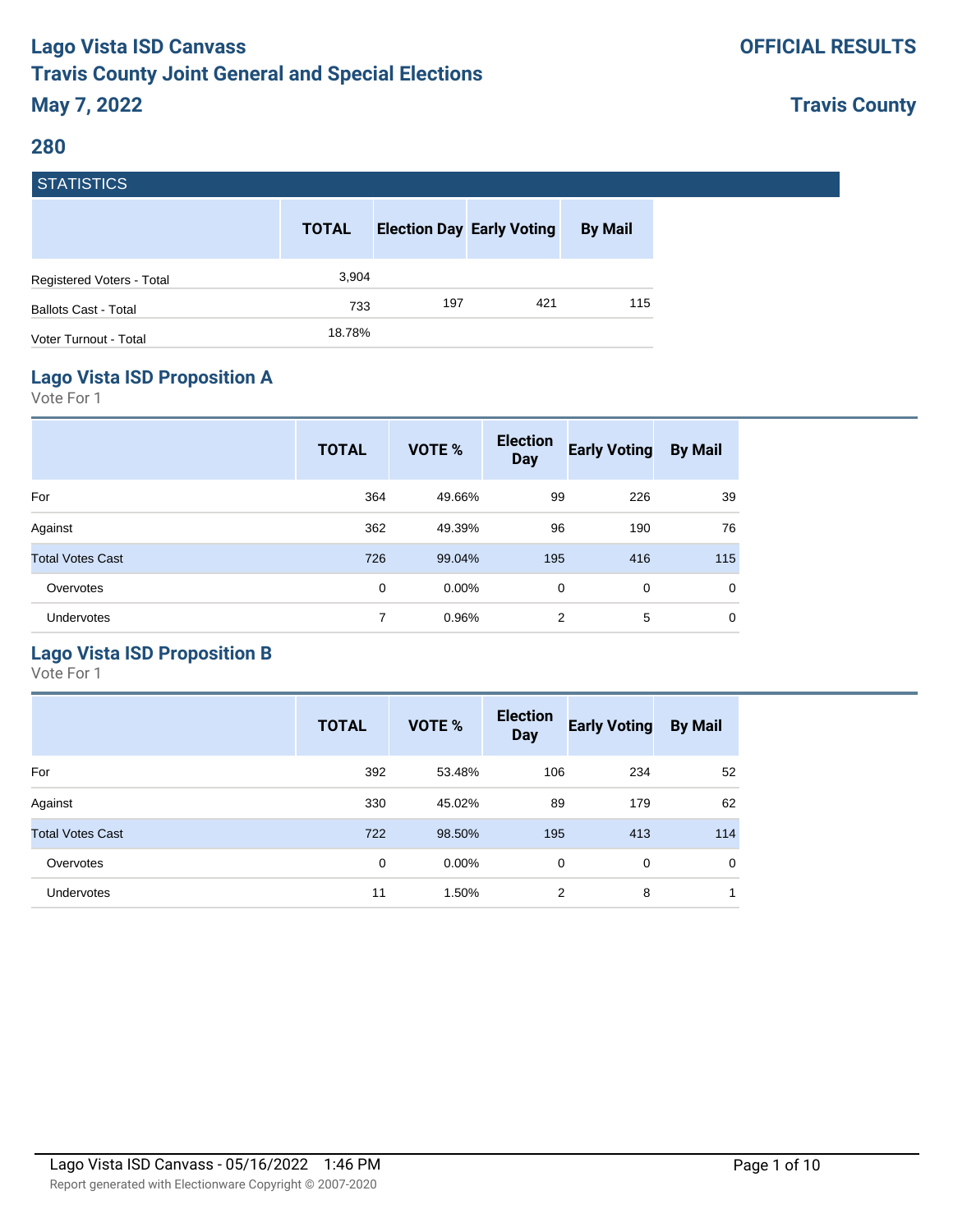**Travis County**

### **280**

### **Lago Vista ISD Proposition C**

|                         | <b>TOTAL</b> | VOTE %   | <b>Election</b><br><b>Day</b> | <b>Early Voting</b> | <b>By Mail</b> |
|-------------------------|--------------|----------|-------------------------------|---------------------|----------------|
| For                     | 357          | 48.70%   | 99                            | 218                 | 40             |
| Against                 | 364          | 49.66%   | 97                            | 195                 | 72             |
| <b>Total Votes Cast</b> | 721          | 98.36%   | 196                           | 413                 | 112            |
| Overvotes               | 0            | $0.00\%$ | 0                             | 0                   | 0              |
| Undervotes              | 12           | 1.64%    |                               | 8                   | 3              |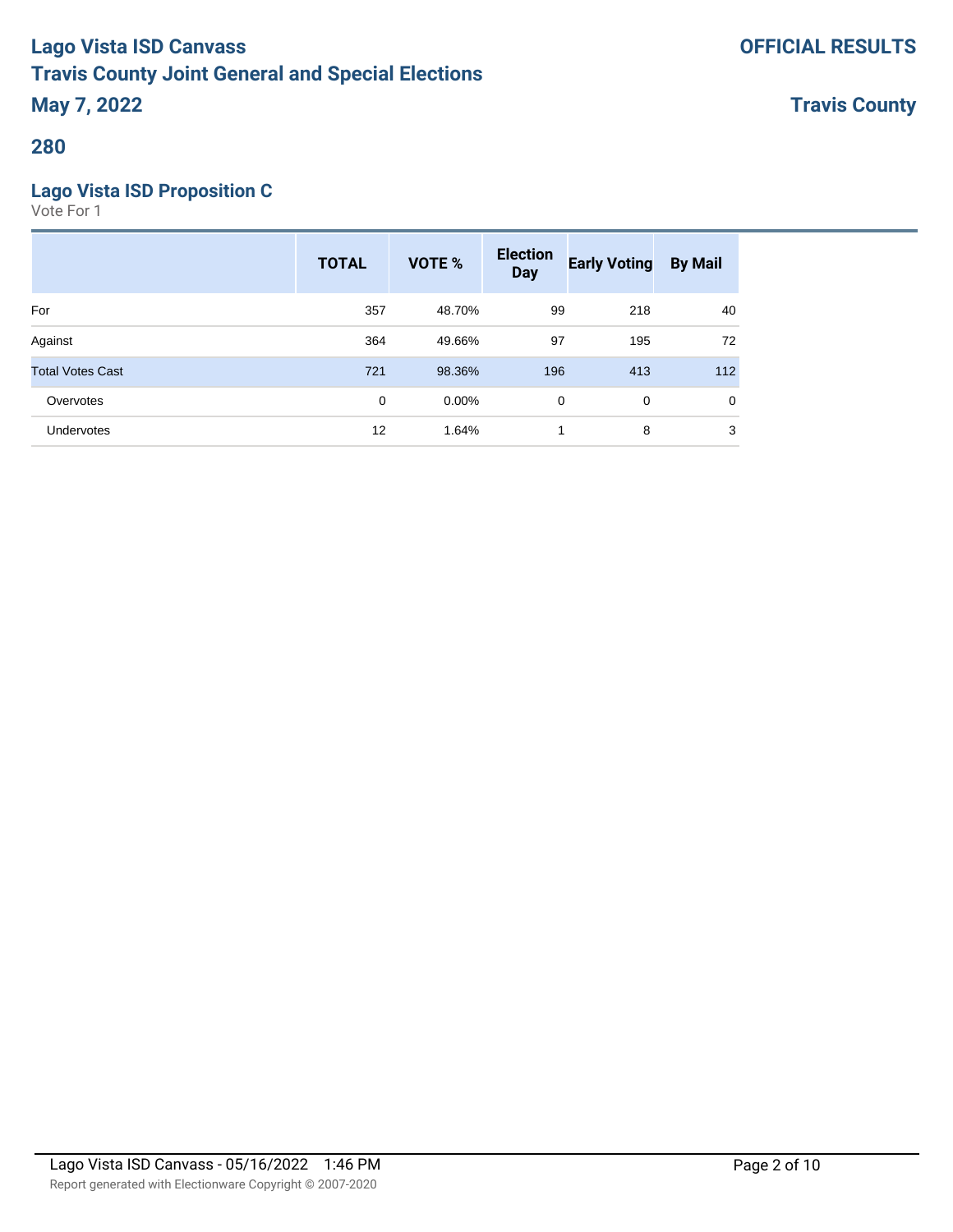## **Travis County**

#### **281**

**STATICTICS** 

| гэтанынсы                   |              |     |                                  |                |
|-----------------------------|--------------|-----|----------------------------------|----------------|
|                             | <b>TOTAL</b> |     | <b>Election Day Early Voting</b> | <b>By Mail</b> |
| Registered Voters - Total   | 3,681        |     |                                  |                |
| <b>Ballots Cast - Total</b> | 668          | 204 | 380                              | 84             |
| Voter Turnout - Total       | 18.15%       |     |                                  |                |
|                             |              |     |                                  |                |

### **Lago Vista ISD Proposition A**

Vote For 1

|                         | <b>TOTAL</b> | VOTE %   | <b>Election</b><br><b>Day</b> | <b>Early Voting</b> | <b>By Mail</b> |
|-------------------------|--------------|----------|-------------------------------|---------------------|----------------|
| For                     | 353          | 52.84%   | 108                           | 213                 | 32             |
| Against                 | 307          | 45.96%   | 94                            | 161                 | 52             |
| <b>Total Votes Cast</b> | 660          | 98.80%   | 202                           | 374                 | 84             |
| Overvotes               | $\mathbf 0$  | $0.00\%$ | $\mathbf 0$                   | $\mathbf 0$         | $\mathbf 0$    |
| Undervotes              | 8            | 1.20%    | 2                             | 6                   | $\mathbf 0$    |

## **Lago Vista ISD Proposition B**

|                         | <b>TOTAL</b> | <b>VOTE %</b> | <b>Election</b><br><b>Day</b> | <b>Early Voting</b> | <b>By Mail</b> |
|-------------------------|--------------|---------------|-------------------------------|---------------------|----------------|
| For                     | 372          | 55.69%        | 109                           | 225                 | 38             |
| Against                 | 286          | 42.81%        | 92                            | 149                 | 45             |
| <b>Total Votes Cast</b> | 658          | 98.50%        | 201                           | 374                 | 83             |
| Overvotes               | 0            | $0.00\%$      | 0                             | 0                   | $\mathbf 0$    |
| Undervotes              | 10           | 1.50%         | 3                             | 6                   | 1              |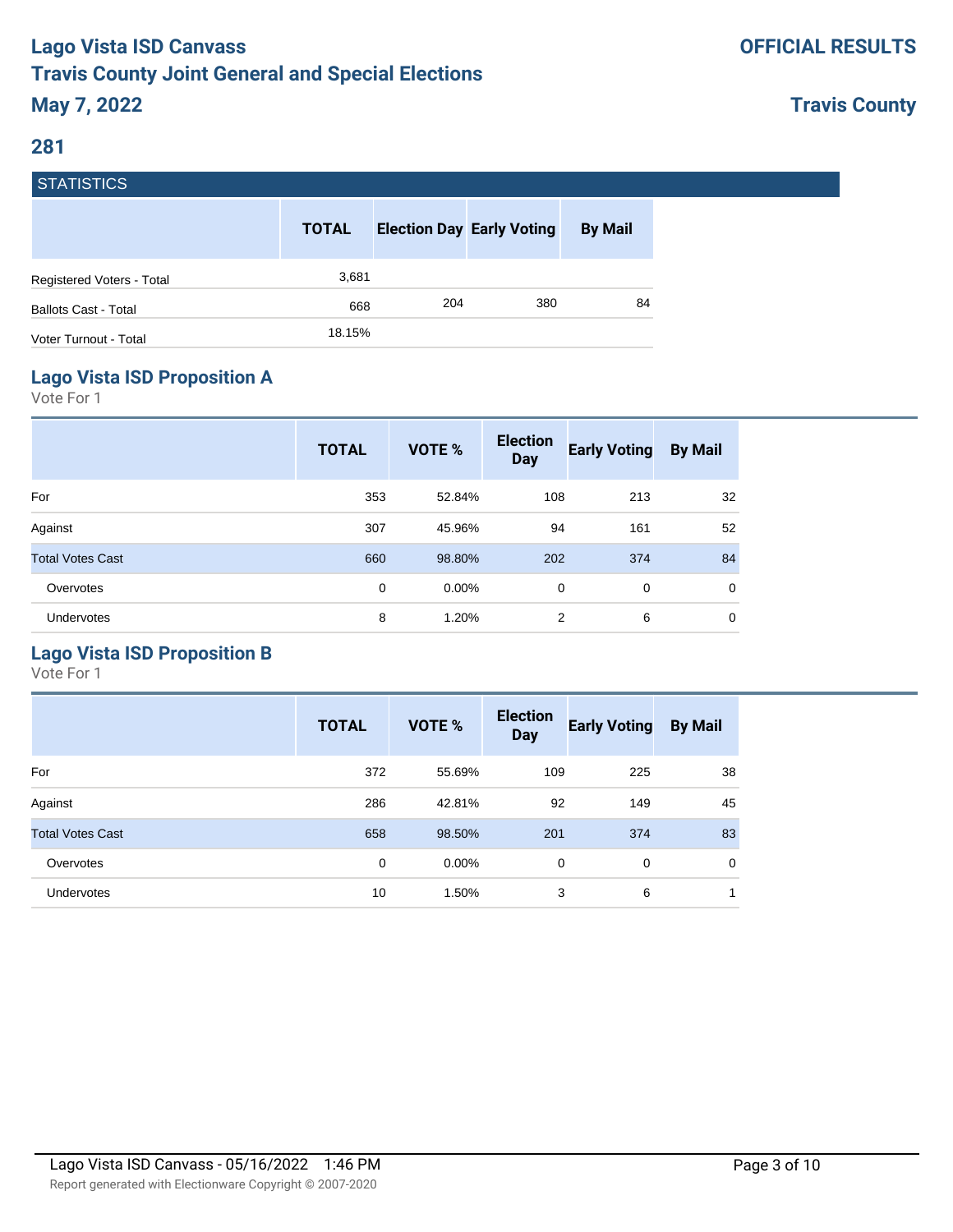**Travis County**

### **281**

### **Lago Vista ISD Proposition C**

|                         | <b>TOTAL</b> | <b>VOTE %</b> | <b>Election</b><br><b>Day</b> | <b>Early Voting</b> | <b>By Mail</b> |
|-------------------------|--------------|---------------|-------------------------------|---------------------|----------------|
| For                     | 343          | 51.35%        | 103                           | 207                 | 33             |
| Against                 | 314          | 47.01%        | 97                            | 166                 | 51             |
| <b>Total Votes Cast</b> | 657          | 98.35%        | 200                           | 373                 | 84             |
| Overvotes               | $\mathbf 0$  | $0.00\%$      | 0                             | $\mathbf 0$         | 0              |
| Undervotes              | 11           | 1.65%         | 4                             | 7                   | 0              |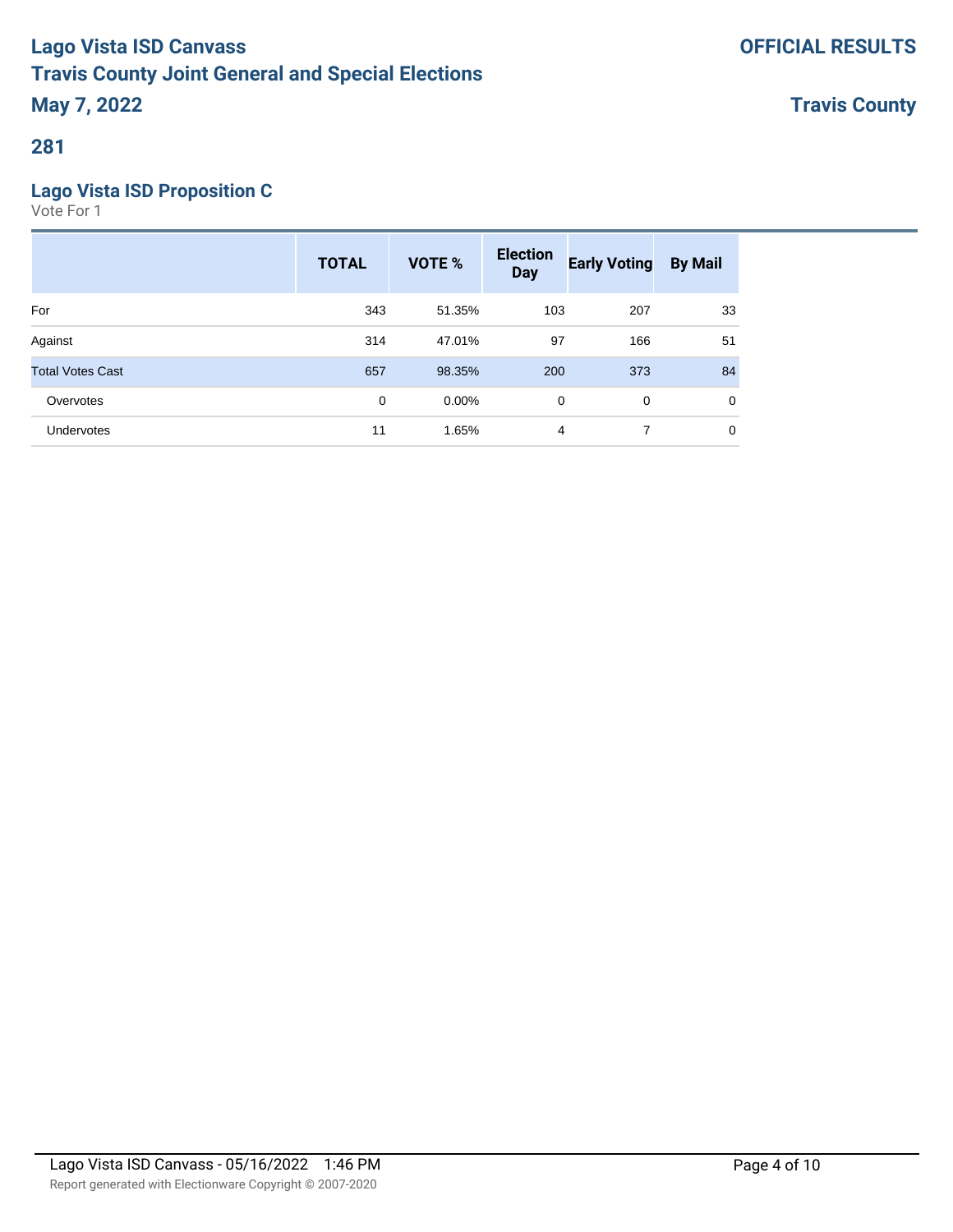## **Travis County**

#### **282**

STATISTICS

| гэтанынсы                   |              |     |                                  |                |
|-----------------------------|--------------|-----|----------------------------------|----------------|
|                             | <b>TOTAL</b> |     | <b>Election Day Early Voting</b> | <b>By Mail</b> |
| Registered Voters - Total   | 2,586        |     |                                  |                |
| <b>Ballots Cast - Total</b> | 462          | 114 | 298                              | 50             |
| Voter Turnout - Total       | 17.87%       |     |                                  |                |
|                             |              |     |                                  |                |

### **Lago Vista ISD Proposition A**

Vote For 1

|                         | <b>TOTAL</b> | VOTE %   | <b>Election</b><br><b>Day</b> | <b>Early Voting</b> | <b>By Mail</b> |
|-------------------------|--------------|----------|-------------------------------|---------------------|----------------|
| For                     | 247          | 53.46%   | 56                            | 174                 | 17             |
| Against                 | 213          | 46.10%   | 58                            | 122                 | 33             |
| <b>Total Votes Cast</b> | 460          | 99.57%   | 114                           | 296                 | 50             |
| Overvotes               | $\mathbf 0$  | $0.00\%$ | $\mathbf 0$                   | $\mathbf 0$         | $\mathbf 0$    |
| <b>Undervotes</b>       | 2            | 0.43%    | 0                             | 2                   | $\mathbf 0$    |

## **Lago Vista ISD Proposition B**

|                         | <b>TOTAL</b> | <b>VOTE %</b> | <b>Election</b><br><b>Day</b> | <b>Early Voting</b> | <b>By Mail</b> |
|-------------------------|--------------|---------------|-------------------------------|---------------------|----------------|
| For                     | 271          | 58.66%        | 65                            | 179                 | 27             |
| Against                 | 190          | 41.13%        | 49                            | 118                 | 23             |
| <b>Total Votes Cast</b> | 461          | 99.78%        | 114                           | 297                 | 50             |
| Overvotes               | 0            | $0.00\%$      | 0                             | 0                   | $\mathbf 0$    |
| <b>Undervotes</b>       | 1            | 0.22%         | 0                             | -1                  | 0              |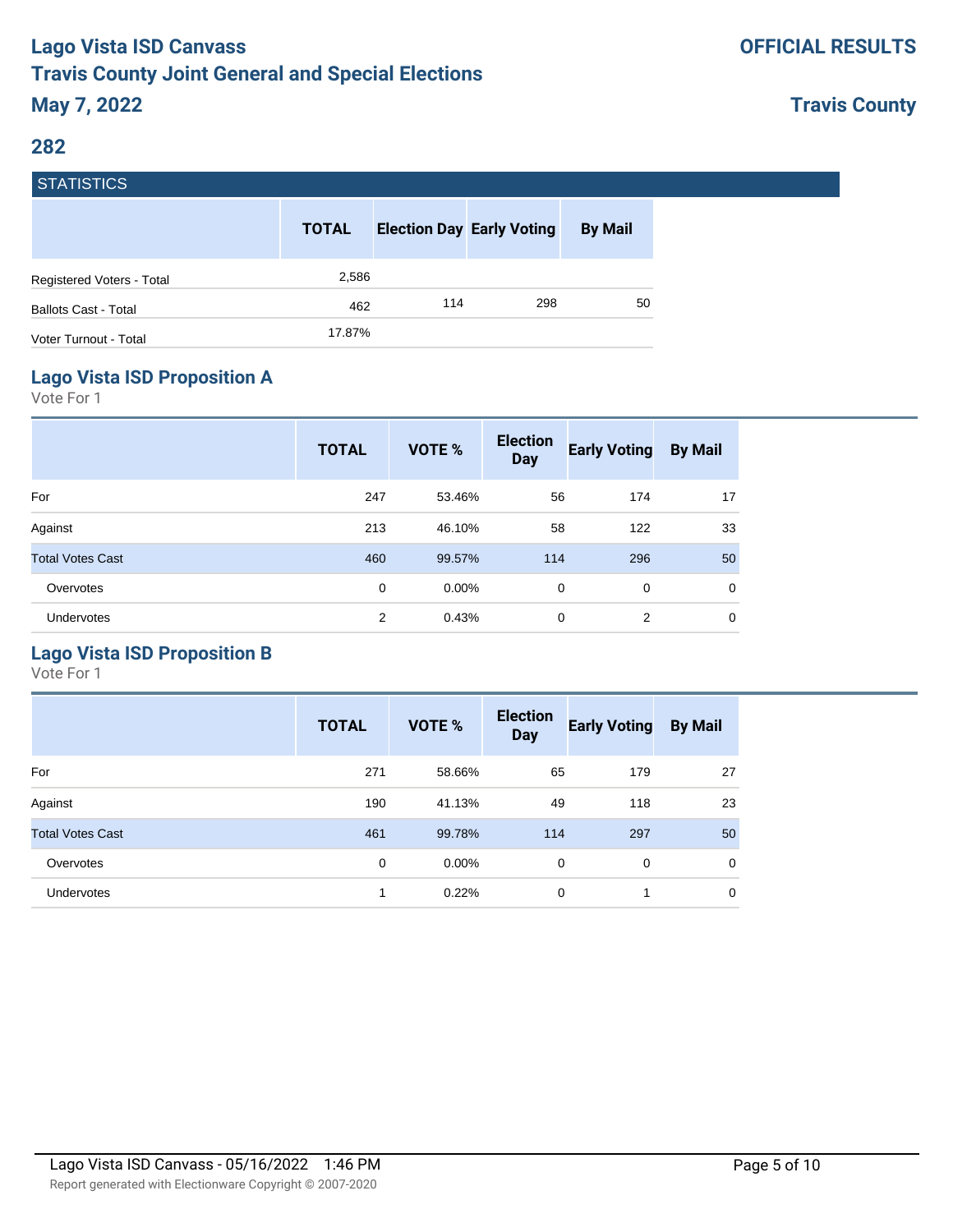**Travis County**

### **282**

### **Lago Vista ISD Proposition C**

|                         | <b>TOTAL</b> | VOTE %   | <b>Election</b><br><b>Day</b> | <b>Early Voting</b> | <b>By Mail</b> |
|-------------------------|--------------|----------|-------------------------------|---------------------|----------------|
| For                     | 245          | 53.03%   | 59                            | 168                 | 18             |
| Against                 | 215          | 46.54%   | 54                            | 129                 | 32             |
| <b>Total Votes Cast</b> | 460          | 99.57%   | 113                           | 297                 | 50             |
| Overvotes               | 0            | $0.00\%$ | 0                             | 0                   | $\mathbf 0$    |
| Undervotes              | 2            | 0.43%    | 1                             | 1                   | $\mathbf 0$    |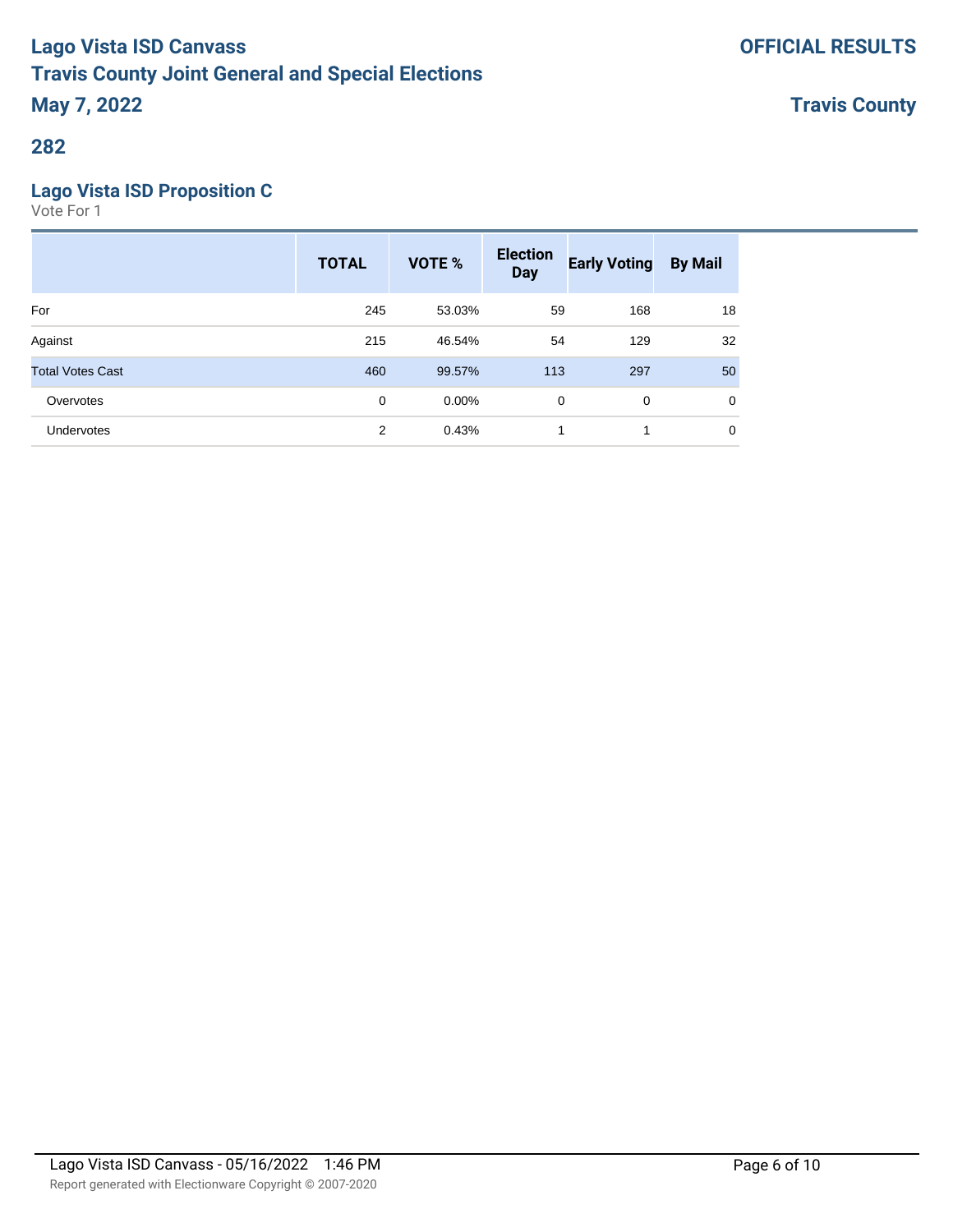## **Travis County**

#### **395**

| <b>STATISTICS</b>           |              |     |                                  |                |
|-----------------------------|--------------|-----|----------------------------------|----------------|
|                             | <b>TOTAL</b> |     | <b>Election Day Early Voting</b> | <b>By Mail</b> |
| Registered Voters - Total   | 2,892        |     |                                  |                |
| <b>Ballots Cast - Total</b> | 322          | 121 | 155                              | 46             |
| Voter Turnout - Total       | 11.13%       |     |                                  |                |
|                             |              |     |                                  |                |

### **Lago Vista ISD Proposition A**

Vote For 1

|                         | <b>TOTAL</b> | VOTE % | <b>Election</b><br><b>Day</b> | <b>Early Voting</b> | <b>By Mail</b> |
|-------------------------|--------------|--------|-------------------------------|---------------------|----------------|
| For                     | 62           | 38.99% | 18                            | 33                  | 11             |
| Against                 | 95           | 59.75% | 38                            | 40                  | 17             |
| <b>Total Votes Cast</b> | 157          | 98.74% | 56                            | 73                  | 28             |
| Overvotes               | $\mathbf 0$  | 0.00%  | $\mathbf 0$                   | $\mathbf 0$         | $\mathbf 0$    |
| Undervotes              | 2            | 1.26%  | 0                             | 1                   | 1              |

### **Lago Vista ISD Proposition B**

|                         | <b>TOTAL</b> | <b>VOTE %</b> | <b>Election</b><br><b>Day</b> | <b>Early Voting</b> | <b>By Mail</b> |
|-------------------------|--------------|---------------|-------------------------------|---------------------|----------------|
| For                     | 75           | 47.17%        | 24                            | 35                  | 16             |
| Against                 | 80           | 50.31%        | 32                            | 37                  | 11             |
| <b>Total Votes Cast</b> | 155          | 97.48%        | 56                            | 72                  | 27             |
| Overvotes               | 0            | $0.00\%$      | 0                             | 0                   | $\mathbf 0$    |
| <b>Undervotes</b>       | 4            | 2.52%         | $\mathbf 0$                   | 2                   | 2              |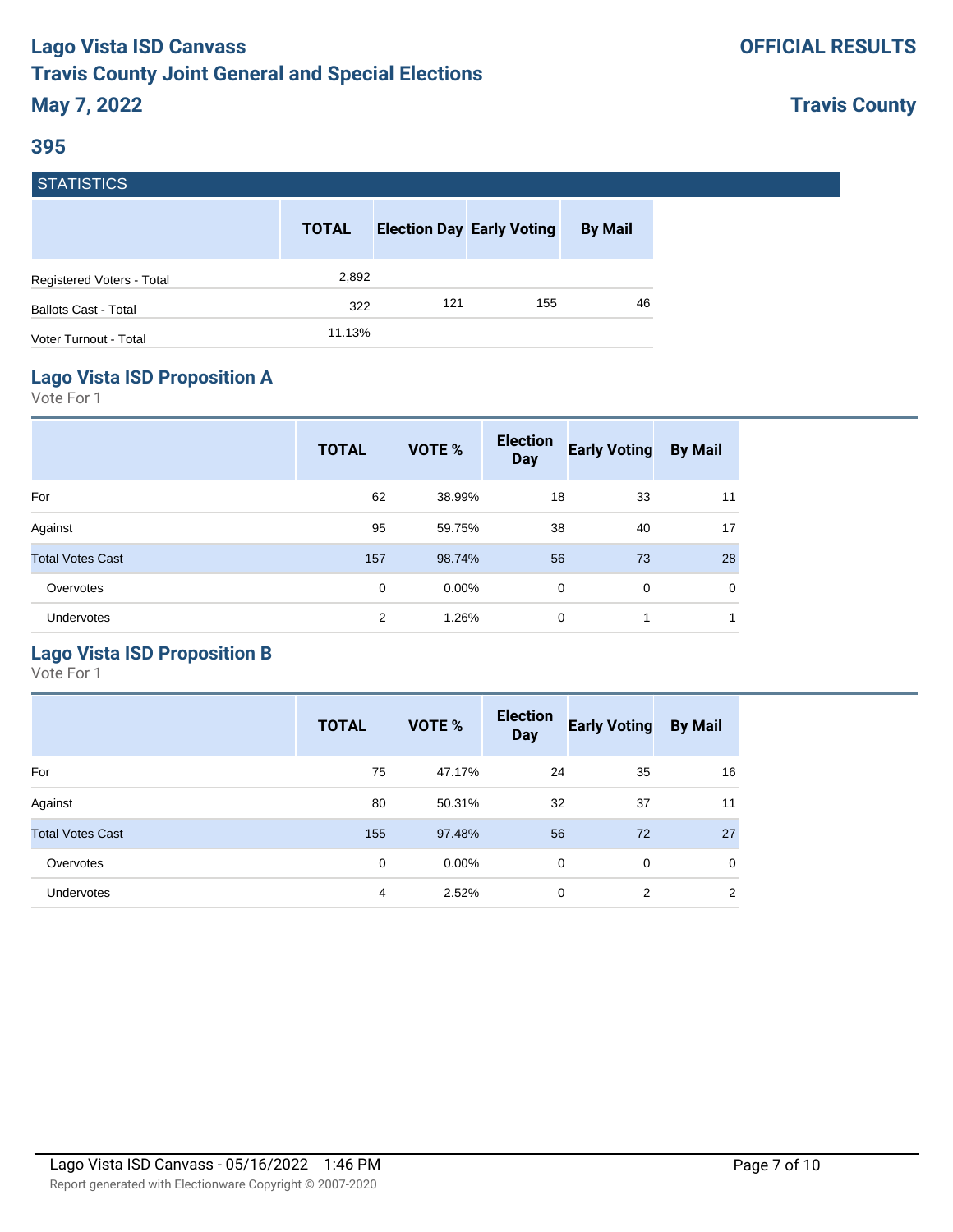**Travis County**

### **395**

### **Lago Vista ISD Proposition C**

|                         | <b>TOTAL</b>   | <b>VOTE %</b> | <b>Election</b><br><b>Day</b> | <b>Early Voting</b> | <b>By Mail</b> |
|-------------------------|----------------|---------------|-------------------------------|---------------------|----------------|
| For                     | 61             | 38.36%        | 16                            | 34                  | 11             |
| Against                 | 96             | 60.38%        | 40                            | 39                  | 17             |
| <b>Total Votes Cast</b> | 157            | 98.74%        | 56                            | 73                  | 28             |
| Overvotes               | $\mathbf 0$    | $0.00\%$      | $\mathbf 0$                   | $\mathbf 0$         | 0              |
| Undervotes              | $\overline{2}$ | 1.26%         | 0                             |                     | и              |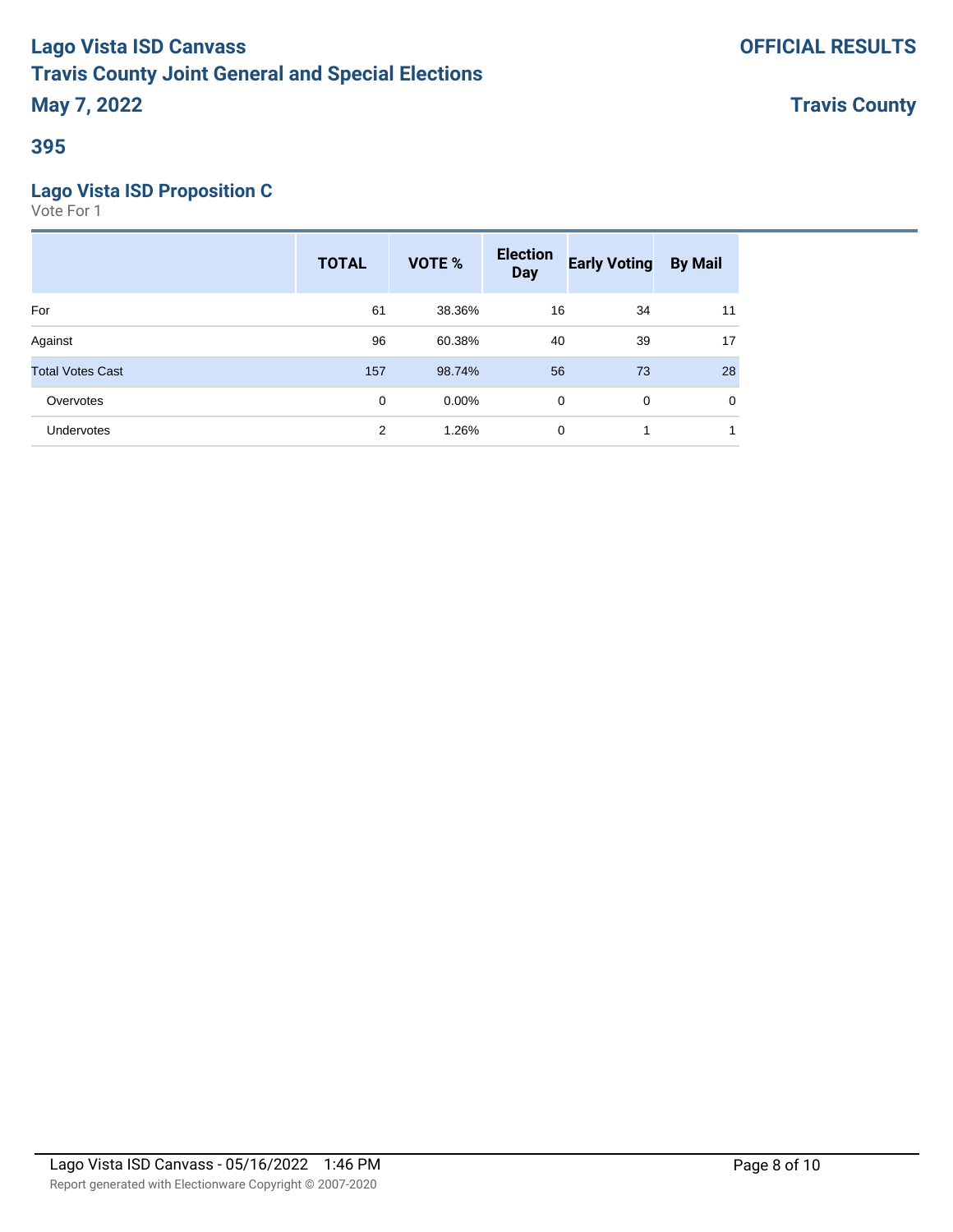### **Travis County**

#### **396**

**STATICTICS** 

| ГЭТАНЭНЬЭ                   |              |                                  |    |                |
|-----------------------------|--------------|----------------------------------|----|----------------|
|                             | <b>TOTAL</b> | <b>Election Day Early Voting</b> |    | <b>By Mail</b> |
| Registered Voters - Total   | 2,671        |                                  |    |                |
| <b>Ballots Cast - Total</b> | 293          | 148                              | 99 | 46             |
| Voter Turnout - Total       | 10.97%       |                                  |    |                |

#### **Lago Vista ISD Proposition A**

Vote For 1

|                         | <b>TOTAL</b> | VOTE % | <b>Election</b><br><b>Day</b> | <b>Early Voting</b> | <b>By Mail</b> |
|-------------------------|--------------|--------|-------------------------------|---------------------|----------------|
| For                     | 0            |        | 0                             | $\mathbf 0$         | $\mathbf 0$    |
| Against                 | 0            |        | 0                             | $\mathbf 0$         | $\mathbf 0$    |
| <b>Total Votes Cast</b> | $\Omega$     |        | $\mathbf{0}$                  | $\overline{0}$      | $\mathbf{0}$   |
| Overvotes               | 0            |        | 0                             | $\mathbf 0$         | $\mathbf 0$    |
| Undervotes              | 0            |        | $\Omega$                      | $\mathbf 0$         | $\mathbf 0$    |

### **Lago Vista ISD Proposition B**

|                         | <b>TOTAL</b> | VOTE % | <b>Election</b><br><b>Day</b> | <b>Early Voting</b> | <b>By Mail</b> |
|-------------------------|--------------|--------|-------------------------------|---------------------|----------------|
| For                     | 0            |        | 0                             | 0                   | $\mathbf 0$    |
| Against                 | 0            |        | $\Omega$                      | $\Omega$            | $\mathbf 0$    |
| <b>Total Votes Cast</b> | O            |        | $\mathbf{0}$                  | $\mathbf{0}$        | $\overline{0}$ |
| Overvotes               | 0            |        | 0                             | $\Omega$            | $\mathbf 0$    |
| Undervotes              | 0            |        | 0                             | 0                   | $\mathbf 0$    |